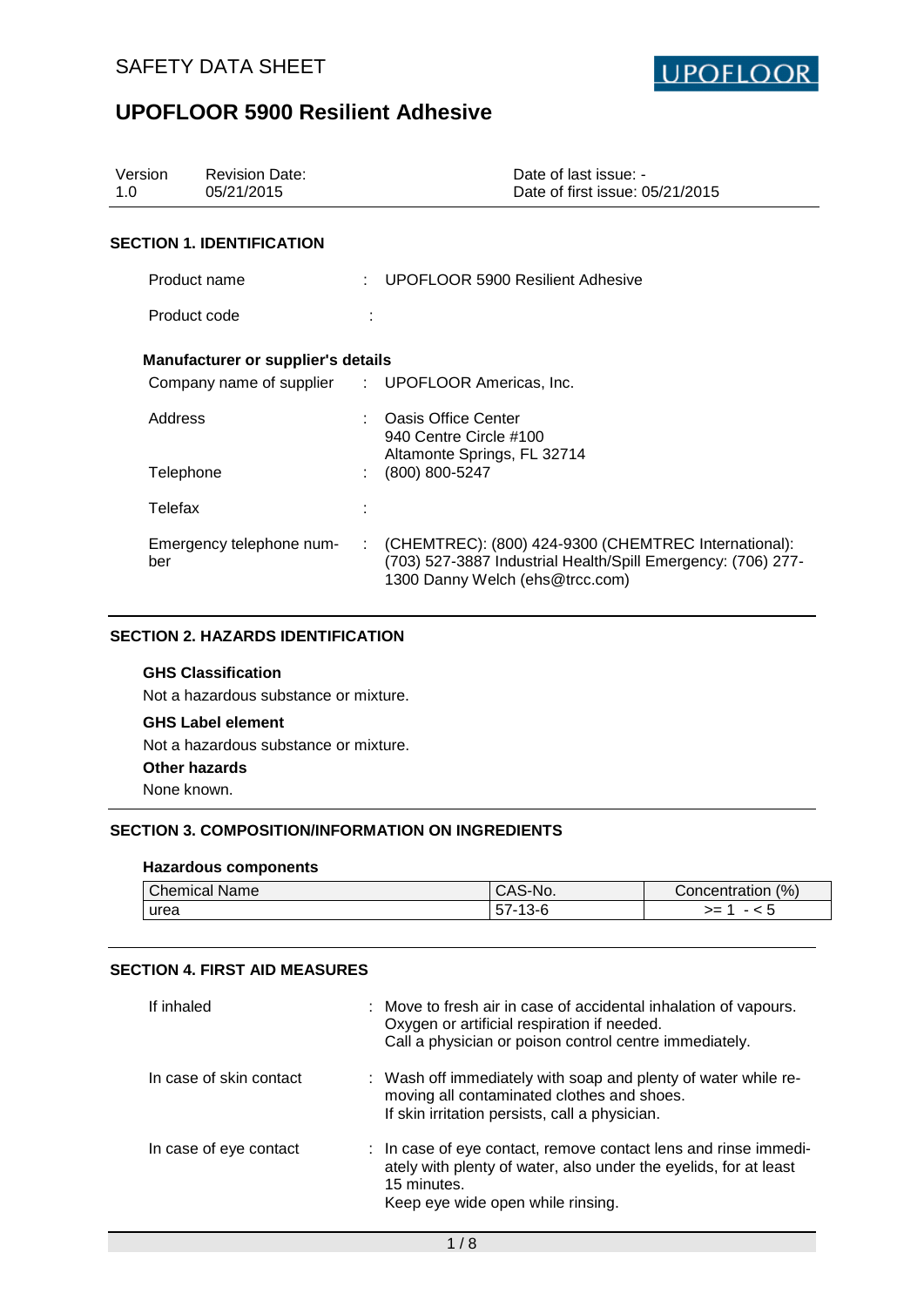

| Version<br>1.0 | <b>Revision Date:</b><br>05/21/2015                                           | Date of last issue: -<br>Date of first issue: 05/21/2015                                                                                                                                                                                                                               |
|----------------|-------------------------------------------------------------------------------|----------------------------------------------------------------------------------------------------------------------------------------------------------------------------------------------------------------------------------------------------------------------------------------|
|                |                                                                               | Seek medical advice.                                                                                                                                                                                                                                                                   |
|                | If swallowed                                                                  | Do not induce vomiting without medical advice.<br>If conscious, drink plenty of water.<br>Never give anything by mouth to an unconscious person.                                                                                                                                       |
|                | Most important symptoms<br>and effects, both acute and<br>delayed             | None known.                                                                                                                                                                                                                                                                            |
|                | <b>SECTION 5. FIREFIGHTING MEASURES</b>                                       |                                                                                                                                                                                                                                                                                        |
|                | Suitable extinguishing media                                                  | Foam<br>Carbon dioxide (CO2)<br>ABC powder<br>Water mist                                                                                                                                                                                                                               |
|                | Specific hazards during fire-<br>fighting                                     | Burning produces irritant fumes.<br>Exposure to decomposition products may be a hazard to<br>health.<br>Cool closed containers exposed to fire with water spray.<br>Do not allow run-off from fire fighting to enter drains or water<br>courses.                                       |
|                | Hazardous combustion prod-<br>ucts                                            | Hazardous decomposition products due to incomplete com-<br>bustion                                                                                                                                                                                                                     |
|                | Specific extinguishing meth-<br>ods                                           | : Use extinguishing measures that are appropriate to local cir-<br>cumstances and the surrounding environment.<br>Use water spray to cool unopened containers.<br>Fire residues and contaminated fire extinguishing water must<br>be disposed of in accordance with local regulations. |
|                | Special protective equipment<br>for firefighters                              | In the event of fire, wear self-contained breathing apparatus.<br>Use personal protective equipment.<br>Exposure to decomposition products may be a hazard to<br>health.                                                                                                               |
|                | <b>SECTION 6. ACCIDENTAL RELEASE MEASURES</b>                                 |                                                                                                                                                                                                                                                                                        |
|                | Personal precautions, protec-<br>tive equipment and emer-<br>gency procedures | Use personal protective equipment.<br>Ensure adequate ventilation.<br>Material can create slippery conditions.<br>Use non-slip safety shoes in areas where spills or leaks can<br>occur.                                                                                               |
|                | Environmental precautions                                                     | Prevent further leakage or spillage if safe to do so.<br>Do not let product enter drains.<br>Do not allow contact with soil, surface or ground water.                                                                                                                                  |

Do not allow uncontrolled discharge of product into the environment.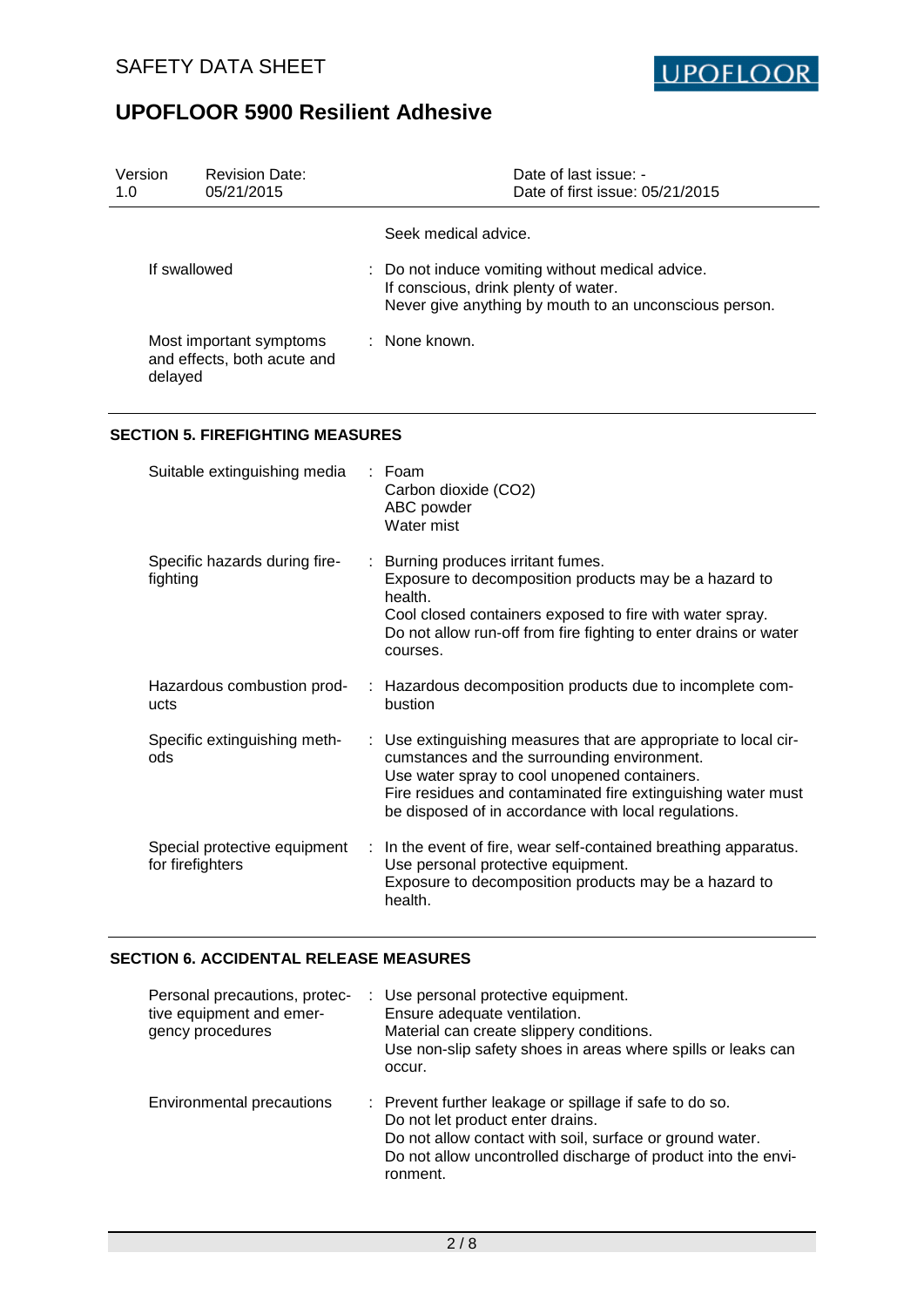

| Version<br>1.0 | <b>Revision Date:</b><br>05/21/2015                      | Date of last issue: -<br>Date of first issue: 05/21/2015                                                                                                                                                                                                                                                  |
|----------------|----------------------------------------------------------|-----------------------------------------------------------------------------------------------------------------------------------------------------------------------------------------------------------------------------------------------------------------------------------------------------------|
|                | Methods and materials for<br>containment and cleaning up | Dam up.<br>Soak up with inert absorbent material (e.g. sand, silica gel,<br>acid binder, universal binder, sawdust).<br>Sweep up and shovel.<br>Pick up and transfer to properly labelled containers.<br>Clean contaminated floors and objects thoroughly while ob-<br>serving environmental regulations. |
|                | <b>SECTION 7. HANDLING AND STORAGE</b>                   |                                                                                                                                                                                                                                                                                                           |
|                | Advice on protection against<br>fire and explosion       | The product is not flammable. No special protective measures<br>against fire required.                                                                                                                                                                                                                    |
|                | Advice on safe handling                                  | : Wear personal protective equipment.<br>Handle with care.<br>Take care to avoid waste and spillage when weighing, loading<br>and mixing the product.                                                                                                                                                     |
|                | Conditions for safe storage                              | No smoking.<br>Keep in properly labelled containers.<br>Observe label precautions.<br>Keep containers tightly closed in a dry, cool and well-venti-<br>lated place.                                                                                                                                       |
|                | Materials to avoid                                       | Do not freeze.<br>Keep away from food and drink.<br>Keep away from tobacco products.                                                                                                                                                                                                                      |
|                | Recommended storage tem-<br>perature                     | $\therefore$ 4 - 43 °C                                                                                                                                                                                                                                                                                    |

## **SECTION 8. EXPOSURE CONTROLS/PERSONAL PROTECTION**

| Components                    | CAS-No.                             | Value type<br>(Form of ex-<br>posure)      | Control parame-<br>ters / Permissible<br>concentration                                                                                                                             | <b>Basis</b>   |
|-------------------------------|-------------------------------------|--------------------------------------------|------------------------------------------------------------------------------------------------------------------------------------------------------------------------------------|----------------|
| urea                          | $57-13-6$                           | TWA                                        | $10 \text{ mg/m}$                                                                                                                                                                  | <b>US WEEL</b> |
| <b>Engineering measures</b>   | appropriate exhaust).<br>standards. |                                            | : Handle only in a place equipped with local exhaust (or other<br>Maintain air concentrations below occupational exposure                                                          |                |
| Personal protective equipment |                                     |                                            |                                                                                                                                                                                    |                |
| Respiratory protection        | quired.                             | Use NIOSH approved respiratory protection. | : No personal respiratory protective equipment normally re-<br>When workers are facing concentrations above the exposure<br>limit they must use appropriate certified respirators. |                |
| Hand protection               |                                     |                                            |                                                                                                                                                                                    |                |

## **Components with workplace control parameters**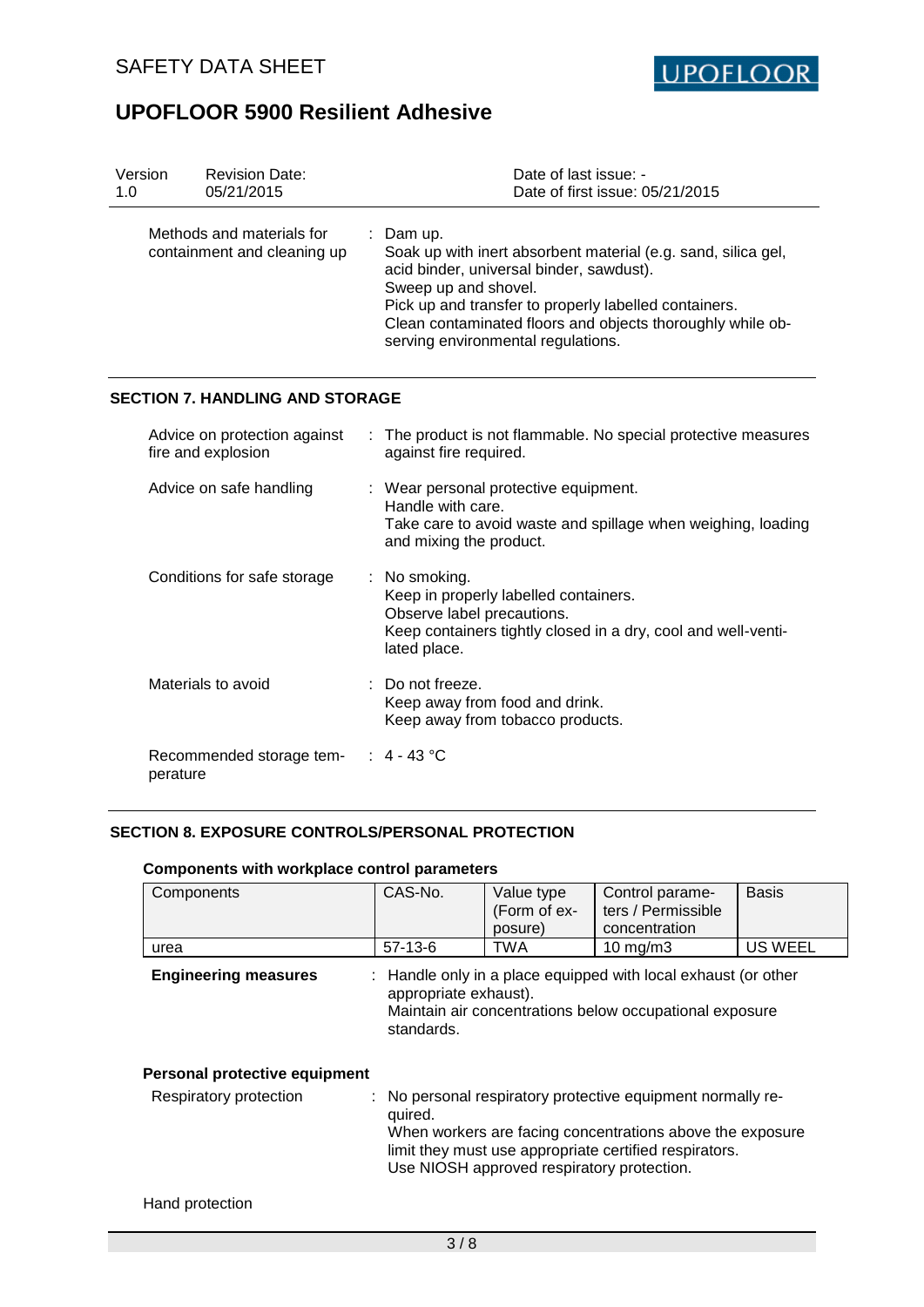

| Version<br>1.0           | <b>Revision Date:</b><br>05/21/2015 | Date of last issue: -<br>Date of first issue: 05/21/2015                                                                                                                                                                                                                                                                                           |
|--------------------------|-------------------------------------|----------------------------------------------------------------------------------------------------------------------------------------------------------------------------------------------------------------------------------------------------------------------------------------------------------------------------------------------------|
| Material                 |                                     | : Impervious gloves                                                                                                                                                                                                                                                                                                                                |
| Eye protection           |                                     | : Safety glasses with side-shields<br>Tightly fitting safety goggles<br>Face-shield                                                                                                                                                                                                                                                                |
| Skin and body protection |                                     | : Chemical resistant apron<br>Footwear protecting against chemicals<br>Skin should be washed after contact.<br>Change working clothes after each workshift.                                                                                                                                                                                        |
| Protective measures      |                                     | : Avoid contact with skin.<br>When using do not eat, drink or smoke.<br>Personal protective equipment comprising: suitable protective<br>gloves, safety goggles and protective clothing<br>The type of protective equipment must be selected according<br>to the concentration and amount of the dangerous substance<br>at the specific workplace. |
|                          | Hygiene measures                    | Do not smoke.<br>Keep away from food and drink.<br>Avoid contact with skin, eyes and clothing.<br>Change working clothes after each workshift.<br>Remove and wash contaminated clothing and gloves, includ-<br>ing the inside, before re-use.                                                                                                      |

### **SECTION 9. PHYSICAL AND CHEMICAL PROPERTIES**

| Appearance                          | : paste                |
|-------------------------------------|------------------------|
| Colour                              | : white                |
| Odour                               | : mild, characteristic |
| pH                                  | $: 8.0 - 9.0$          |
| Melting point/range                 | : No data available    |
| Boiling point/boiling range         | : 212 °F               |
| Flash point                         | : $>212$ °F            |
| Vapour pressure                     | : similar to water     |
| Density                             | $: 960 - 1,010$ kg/m3  |
|                                     |                        |
| Solubility(ies)<br>Water solubility | : insoluble            |
| Solubility in other solvents        | : Not applicable       |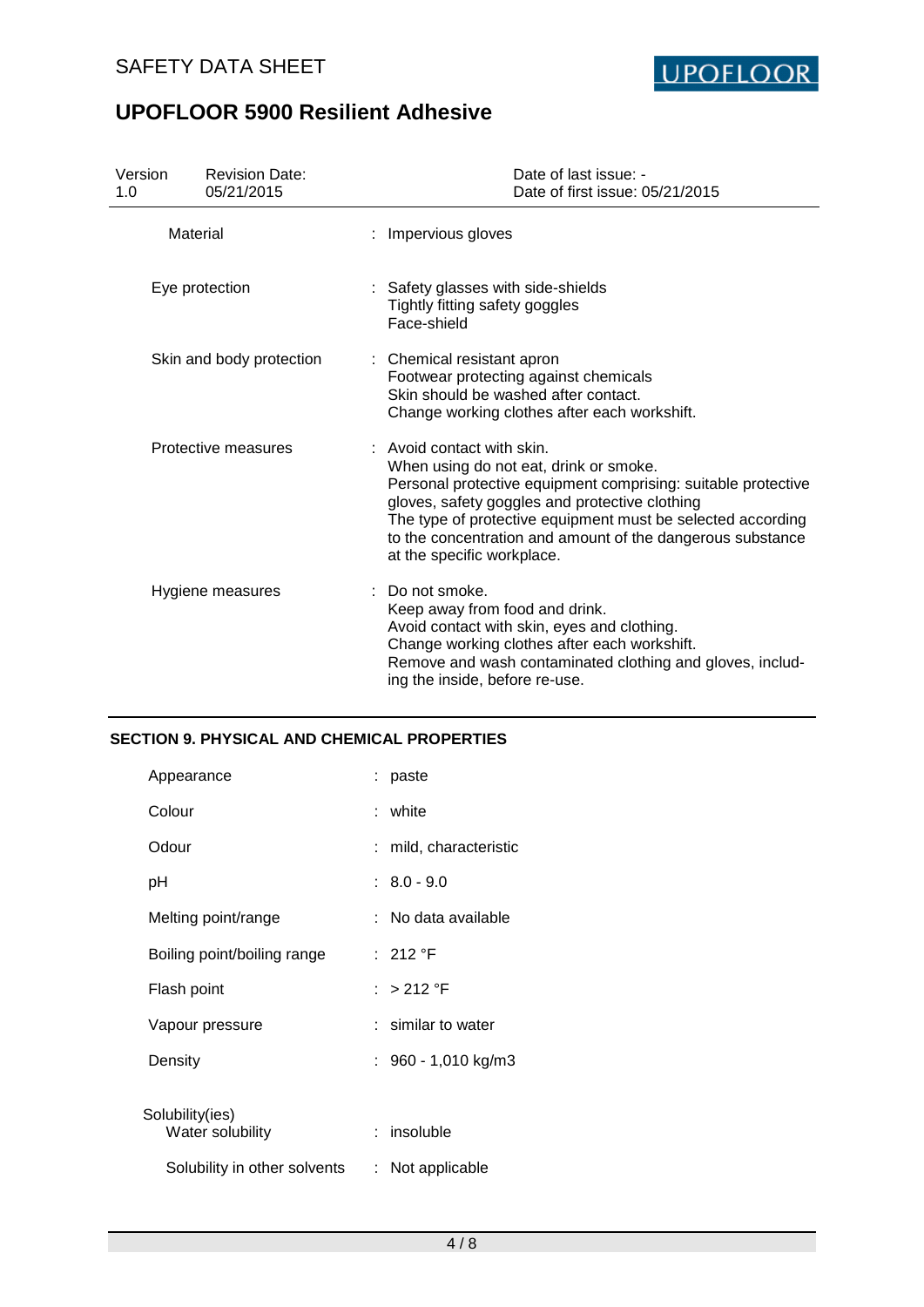

| Version<br>1.0                              | <b>Revision Date:</b><br>05/21/2015 | Date of last issue: -<br>Date of first issue: 05/21/2015 |
|---------------------------------------------|-------------------------------------|----------------------------------------------------------|
| Partition coefficient: n-oc-<br>tanol/water |                                     | $\therefore$ No data available                           |
| <b>Explosive properties</b>                 |                                     | $:$ Not applicable                                       |

## **SECTION 10. STABILITY AND REACTIVITY**

| Reactivity                              | : Stable                                                                                        |
|-----------------------------------------|-------------------------------------------------------------------------------------------------|
| Possibility of hazardous reac-<br>tions | : Stable under recommended storage conditions.                                                  |
| Conditions to avoid                     | $:$ Protect from frost.                                                                         |
| Incompatible materials                  | $:$ Oxidizing agents<br>Strong acids and strong bases                                           |
| Hazardous decomposition<br>products     | : Carbon dioxide (CO2), carbon monoxide (CO), oxides of nitro-<br>gen (NOx), dense black smoke. |

## **SECTION 11. TOXICOLOGICAL INFORMATION**

#### **Acute toxicity**

### **Product:**

| Acute oral toxicity       | : Remarks: This information is not available. |
|---------------------------|-----------------------------------------------|
| Acute inhalation toxicity | : Remarks: This information is not available. |
| Acute dermal toxicity     | : Remarks: This information is not available. |

### **Skin corrosion/irritation**

#### **Product:**

Remarks: This information is not available.

### **Serious eye damage/eye irritation**

### **Product:**

Remarks: This information is not available.

#### **Respiratory or skin sensitisation**

#### **Product:**

Remarks: This information is not available.

## **Carcinogenicity**

**IARC** No component of this product present at levels greater than or equal to 0.1% is identified as probable, possible or confirmed human carcinogen by IARC.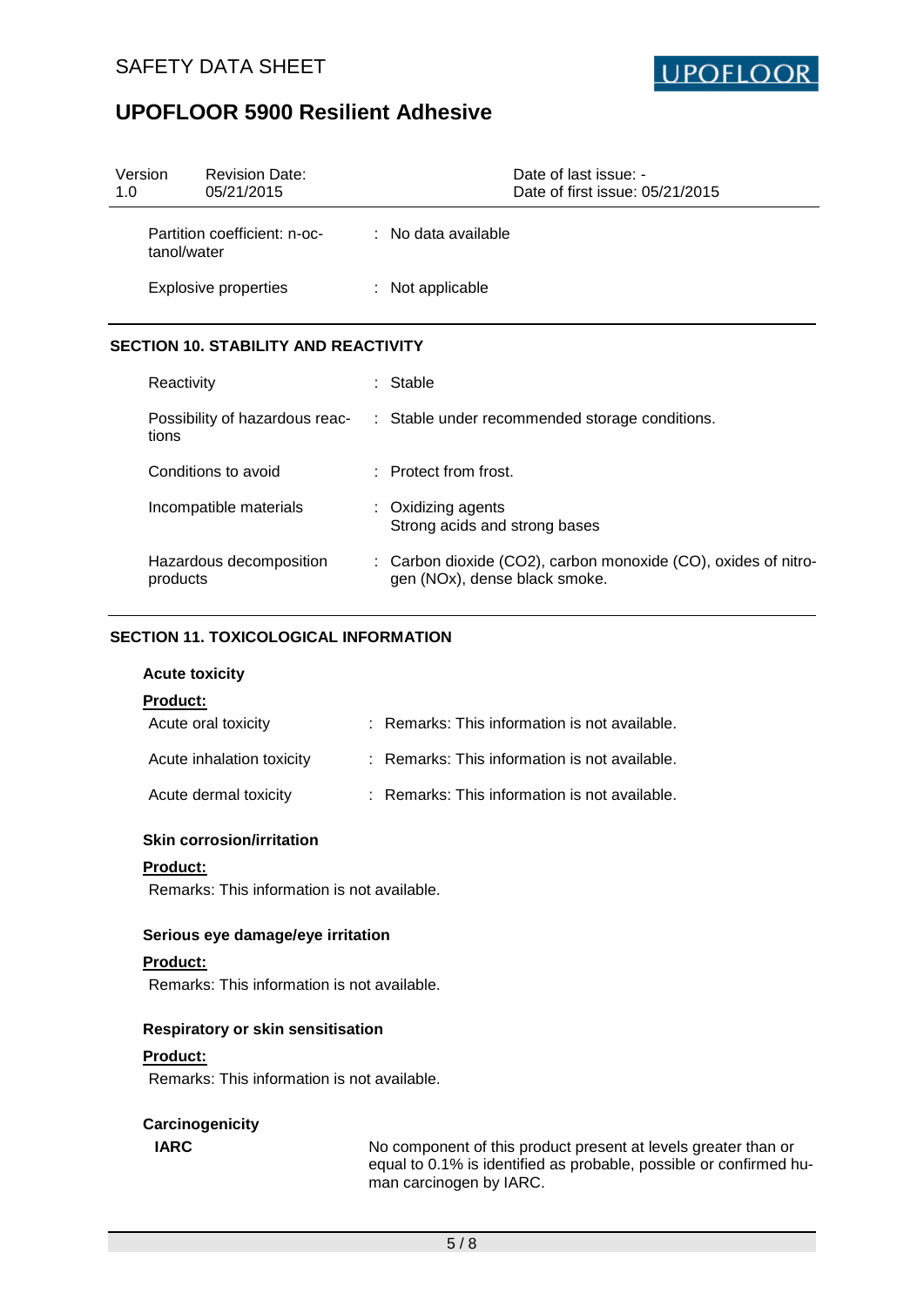

| Version<br>1.0     | <b>Revision Date:</b><br>05/21/2015                       | Date of last issue: -<br>Date of first issue: 05/21/2015                                                                                            |
|--------------------|-----------------------------------------------------------|-----------------------------------------------------------------------------------------------------------------------------------------------------|
| <b>OSHA</b>        |                                                           | No component of this product present at levels greater than or<br>equal to 0.1% is identified as a carcinogen or potential carcino-<br>gen by OSHA. |
| <b>NTP</b>         |                                                           | No component of this product present at levels greater than or<br>equal to 0.1% is identified as a known or anticipated carcinogen<br>by NTP.       |
|                    | <b>SECTION 12. ECOLOGICAL INFORMATION</b>                 |                                                                                                                                                     |
| <b>Ecotoxicity</b> |                                                           |                                                                                                                                                     |
| <b>Product:</b>    |                                                           |                                                                                                                                                     |
|                    | Toxicity to fish                                          | Remarks: No data available                                                                                                                          |
|                    | Toxicity to daphnia and other<br>aquatic invertebrates    | Remarks: No data available                                                                                                                          |
|                    | Toxicity to algae                                         | Remarks: No data available                                                                                                                          |
|                    | <b>Persistence and degradability</b><br>No data available |                                                                                                                                                     |
|                    | <b>Bioaccumulative potential</b><br>No data available     |                                                                                                                                                     |
|                    | <b>Mobility in soil</b>                                   |                                                                                                                                                     |
|                    | No data available                                         |                                                                                                                                                     |
|                    | Other adverse effects<br>No data available                |                                                                                                                                                     |
|                    | <b>SECTION 13. DISPOSAL CONSIDERATIONS</b>                |                                                                                                                                                     |
|                    | <b>Disposal methods</b>                                   |                                                                                                                                                     |

| Waste from residues    | : Do not dispose of waste into sewer.<br>Dispose of in accordance with local regulations.<br>Can be landfilled or incinerated, when in compliance with local<br>regulations. |
|------------------------|------------------------------------------------------------------------------------------------------------------------------------------------------------------------------|
| Contaminated packaging | : Clean container with water.<br>Empty containers should be taken to an approved waste han-<br>dling site for recycling or disposal.                                         |

## **SECTION 14. TRANSPORT INFORMATION**

## **International Regulation**

## **UNRTDG**

Not regulated as a dangerous good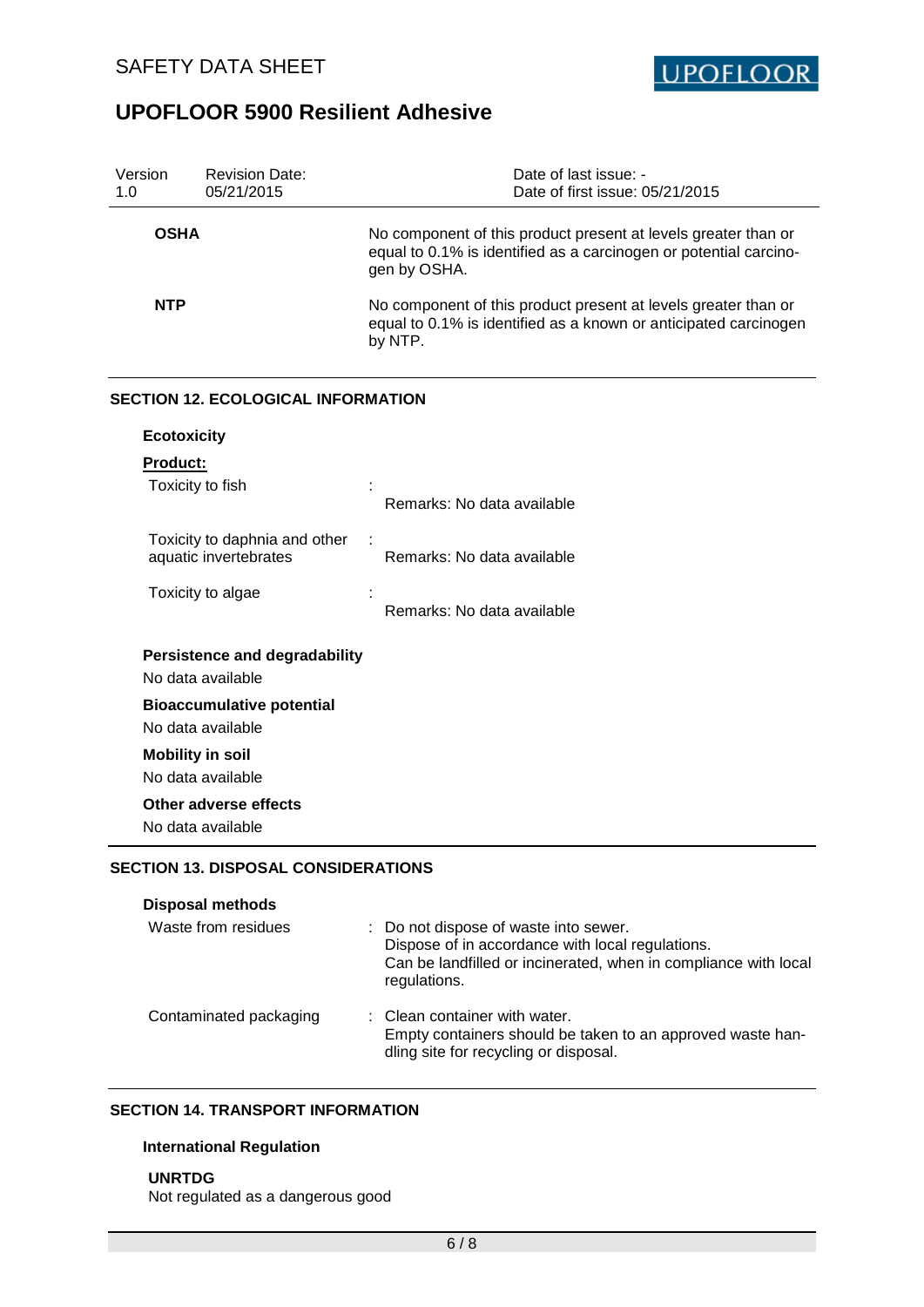

| Version<br>1.0                                                                                                      | <b>Revision Date:</b><br>05/21/2015       |                                                                                                                                                                                         | Date of last issue: -<br>Date of first issue: 05/21/2015                                                     |                        |   |  |  |
|---------------------------------------------------------------------------------------------------------------------|-------------------------------------------|-----------------------------------------------------------------------------------------------------------------------------------------------------------------------------------------|--------------------------------------------------------------------------------------------------------------|------------------------|---|--|--|
| <b>IATA-DGR</b><br>Not regulated as a dangerous good<br><b>IMDG-Code</b><br>Not regulated as a dangerous good       |                                           |                                                                                                                                                                                         |                                                                                                              |                        |   |  |  |
| Transport in bulk according to Annex II of MARPOL 73/78 and the IBC Code<br>Not applicable for product as supplied. |                                           |                                                                                                                                                                                         |                                                                                                              |                        |   |  |  |
|                                                                                                                     | <b>National Regulations</b>               |                                                                                                                                                                                         |                                                                                                              |                        |   |  |  |
| <b>49 CFR</b><br>Not regulated as a dangerous good                                                                  |                                           |                                                                                                                                                                                         |                                                                                                              |                        |   |  |  |
| 49 CFR<br>Not regulated as a dangerous good                                                                         |                                           |                                                                                                                                                                                         |                                                                                                              |                        |   |  |  |
|                                                                                                                     | <b>SECTION 15. REGULATORY INFORMATION</b> |                                                                                                                                                                                         |                                                                                                              |                        |   |  |  |
| <b>SARA 302</b>                                                                                                     |                                           |                                                                                                                                                                                         | No chemicals in this material are subject to the reporting re-<br>quirements of SARA Title III, Section 302. |                        |   |  |  |
| <b>SARA 313</b>                                                                                                     |                                           | This material does not contain any chemical components with<br>known CAS numbers that exceed the threshold (De Minimis)<br>reporting levels established by SARA Title III, Section 313. |                                                                                                              |                        |   |  |  |
|                                                                                                                     | <b>California Prop 65</b>                 | This product does not contain any chemicals known to State<br>of California to cause cancer, birth defects, or any other repro-<br>ductive harm.                                        |                                                                                                              |                        |   |  |  |
| <b>SECTION 16. OTHER INFORMATION</b>                                                                                |                                           |                                                                                                                                                                                         |                                                                                                              |                        |   |  |  |
| <b>Further information</b>                                                                                          |                                           |                                                                                                                                                                                         |                                                                                                              |                        |   |  |  |
| NFPA:                                                                                                               | Flammability                              |                                                                                                                                                                                         |                                                                                                              | HMIS III:              |   |  |  |
| Nealth                                                                                                              |                                           | Instability                                                                                                                                                                             |                                                                                                              | <b>HEALTH</b>          | 1 |  |  |
|                                                                                                                     |                                           |                                                                                                                                                                                         |                                                                                                              | <b>FLAMMABILITY</b>    | 0 |  |  |
|                                                                                                                     |                                           |                                                                                                                                                                                         |                                                                                                              | <b>PHYSICAL HAZARD</b> |   |  |  |
| Special hazard.                                                                                                     |                                           |                                                                                                                                                                                         | $0 = not significant, 1 = Slight,$<br>$2 =$ Moderate, $3 =$ High                                             |                        |   |  |  |

- - 4 = Extreme, \* = Chronic

Revision Date : 05/21/2015